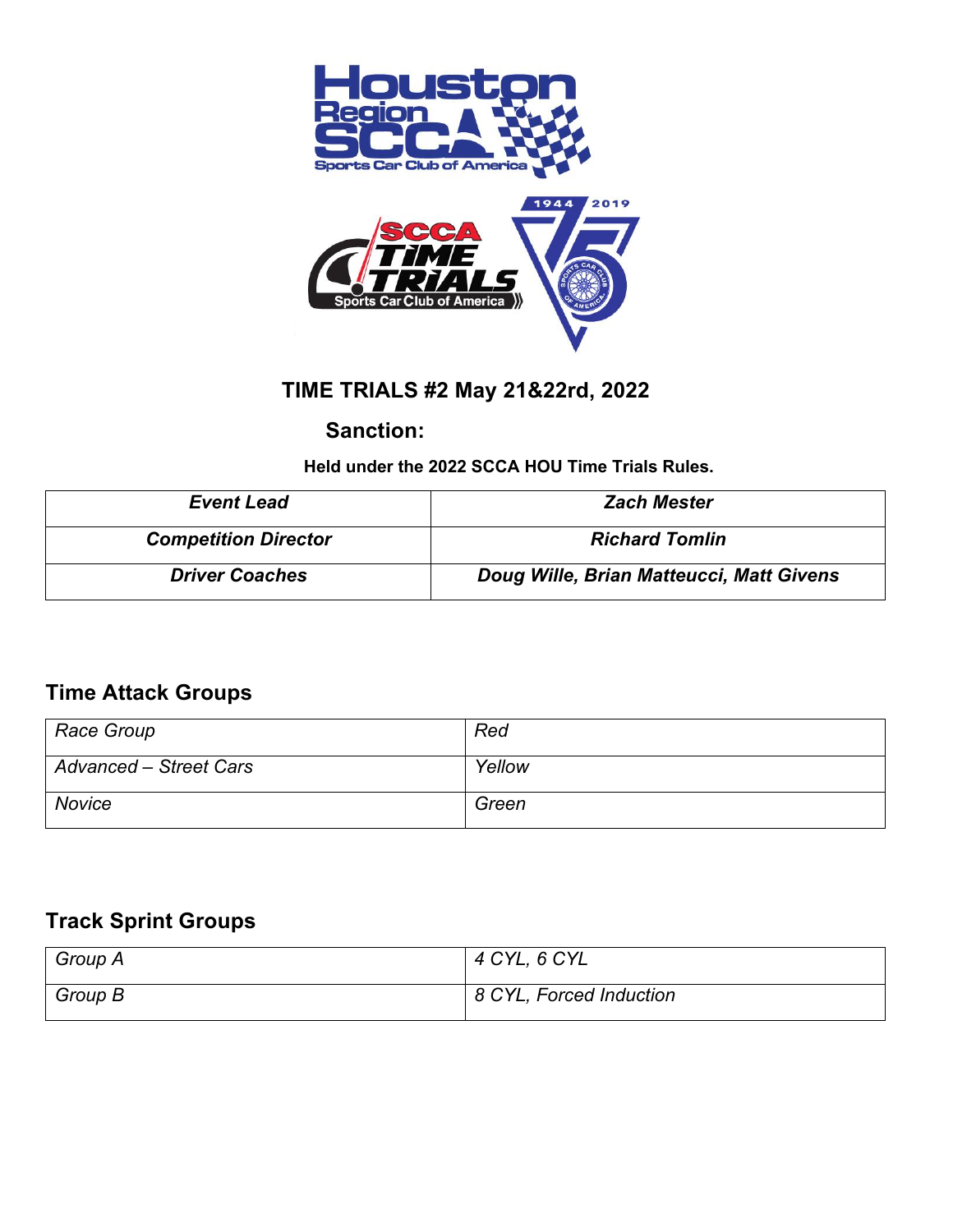## **Event Schedule**

Registration – 7:00 – 8:30

Tech Inspection – Self Tech due to COVID-19

**\*\* please note: drivers with current log books can skip tech \*\***

Track Sprint Drivers' Meeting – 7:40

Time Attack Drivers' Meeting – 9:40

| Track Schedule: 8 am to 2 pm  |                                 |  |  |  |
|-------------------------------|---------------------------------|--|--|--|
| 8:00 - Track Sprint           | 12:00 - Time Attack Session 1   |  |  |  |
| 9:58 – Track Sprint off track | 12:20 – Time Attack Session 2   |  |  |  |
| 10:00 – Time Attack Session 1 | 12:40 – Time Attack Session 3   |  |  |  |
| 10:20 – Time Attack Session 2 | 1:00 – Time Attack Session 1    |  |  |  |
| 10:40 – Time Attack Session 3 | 1:20 – Time Attack Session 2    |  |  |  |
| 11:00 – Time Attack Session 1 | 1:40 – Time Attack Session 3    |  |  |  |
| 11:20 – Time Attack Session 2 |                                 |  |  |  |
| 11:40 – Time Attack Session 3 | 2:00 – Lone Star Drift on track |  |  |  |

**The times listed in the above schedule are approximate. Every effort will be made to adhere to the schedule, but the organizers and officials CANNOT and DO NOT guarantee that delays in the schedule will not occur due to on-track incidents, weather, safety concerns, and other circumstances whether foreseen or not.**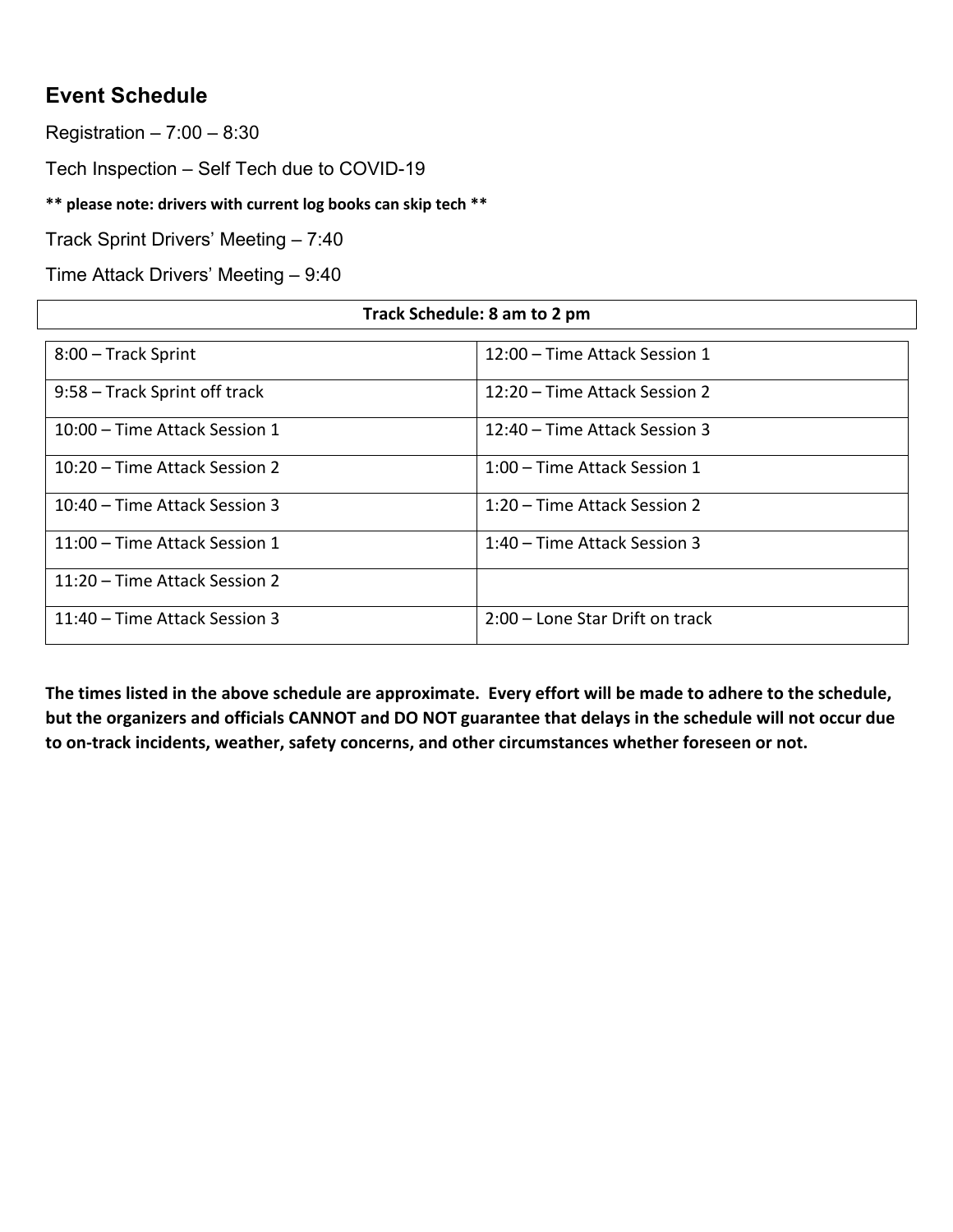## **Event Rules**

### **COVID-19 Update**

**Please follow Texas guidelines which can be found at this link: Outdoor Motorsports COVID-19 Guidelines**

#### **MSR Houston**

A. Bring you own pen for signing the MSRH waiver.

- B. Select a paddock area that is a safe distance from others.
- C. All enclosed areas are closed except the front office.

#### **Houston Region**

A. There will be no **REGISTRATION** at the track. We are requiring everyone to complete all registration On-Line. This will require you to take the step below.

#### *This step will take time and your immediate response to them is needed, so that we can all go race.*

B. As a driver you must have a **current** SCCA Membership. Weekend memberships are available when registering through motorsportreg.

C. EVERYONE must have an **Adult Annual Waiver** (AAW) on file with Regional and National offices. IT MUST be filled out and submitted to regional registrar before getting to the track. *Only a 'Color' scanned original is acceptable and can be emailed to National Office to Membership@scca.com* **And Registrar, Jan Rowe: jasmine evil@yahoo.com** 

#### **D. ALL CREW/GUEST MUST HAVE CURRENT SCCA MEMBERSHIP AND AN ADULT ANNUAL WAIVER (AAW)** NO WEEKEND MEMBERSHIPS WILL BE OFFERED AT THE TRACK.

E. Time Attack drivers must wear pants. No shorts please.

Technical inspections – Self tech due to COVID-19.

A. GENERAL RULES: **This event is governed by the 2020 SCCA HOU Time Trial Rules (TTR)**, National Competition Format and National Classing as outlined at houscca.com plus the rules and procedures found on this page.

B. PASSING & TRACK PROCEDURES: Groups will use the suggested passing rules and procedures for Novice, Intermediate and Advanced Drivers as outlined in the "Rules of The Track" section found at timetrials.scca.com.

C. CLOTHING: Drivers are required to wear the minimum clothing outlined in the SCCA Time Trials Rules for their car and class. Safe apparel must be worn in the pits at all times (shirts and closed toe shoes). Crew members on pit lane must display their event credentials at all times while on pit lane.

D. PACED LAPS: Paced Laps are intended for Novice Drivers and Drivers who have never seen the track. Other drivers may join with permission of their group's driver coach if they join at the back and track density permits.

E. PIT LANE: The speed limit on pit road is 25 mph. No tire scrubbing in the pit lane prior to entering the course.

F. IMPOUND: Drivers will report to impound for post-session debriefs immediately following each session.

G. RESULTS: Provisional and final results will be posted at the Driver's Lounge across from the timing tower. Additionally, final results will be posted to houscca.com and our FB group no later than seven days following the completion of the event.

H. FLAG PROCEDURES: Black Flag Station and other event-specific flagging procedures will be announced at the event.

I. SCALES: Location and Requirements will be available at check-in.

J. EVENT SCHEDULE: Actual session start times may be delayed from the published schedule due to unforeseen circumstances during the event. It is the driver's responsibility to listen to the PA system and pay attention to activity on track.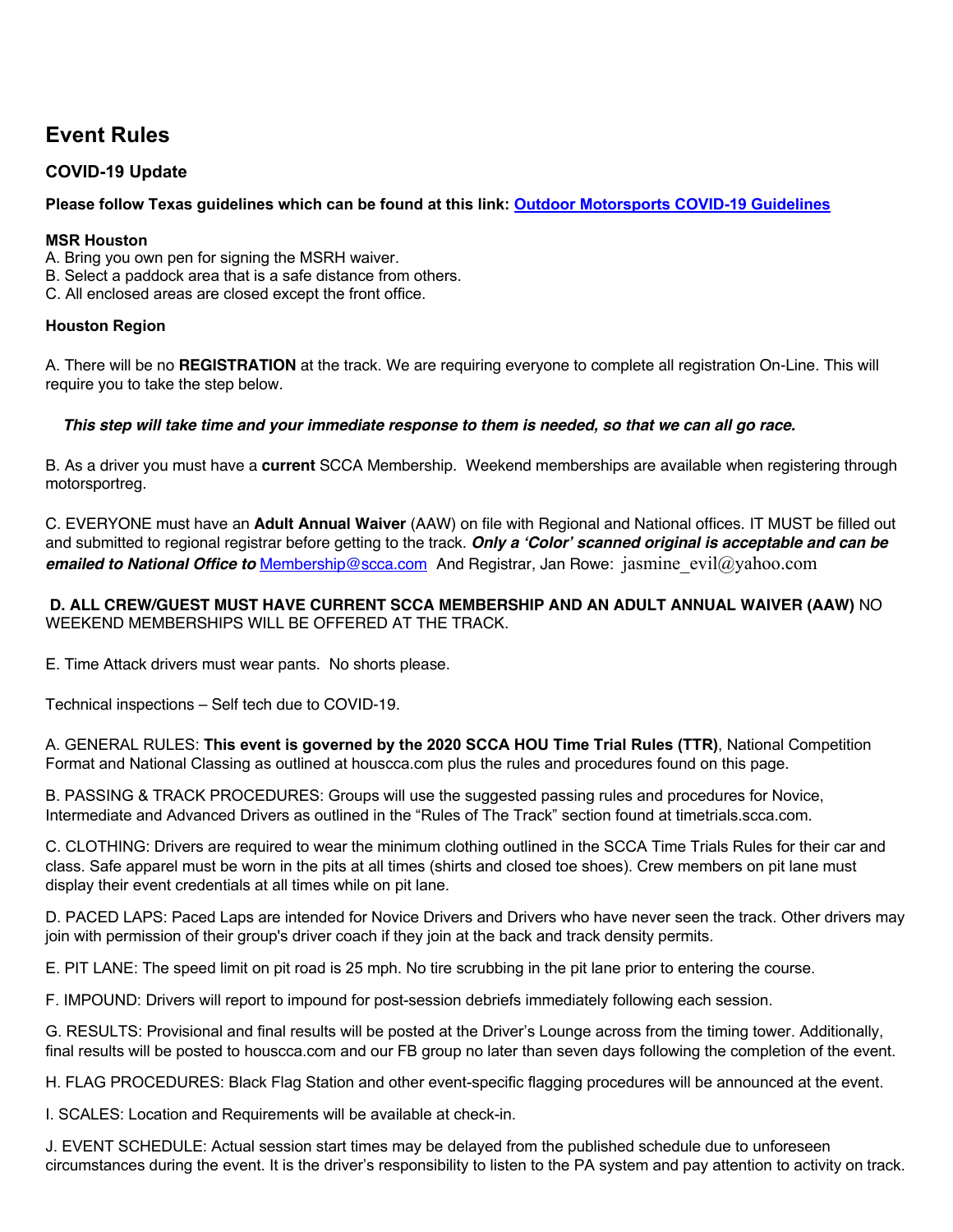The schedule or run groups may only be changed (or start times advanced) at the discretion of the Competition Director, with concurrence by the Event Lead, depending on pre-race entry counts or as needed to accommodate situations during the event.

K. COMMUNICATIONS: Radio frequencies used by event officials may be monitored but shall not be used for communication by any participant.

#### L. RIGHT TO REFUSE ENTRY

The organizers have the right to refuse an entry at their discretion without giving a reason for refusal. If an entry for any competition is refused, notification of such refusal shall be sent to the entrant at the contact information given on the Entry Form as soon as possible.

- **1.** An entry which contains a false or incorrect statement may be determined to be null and void by the Event Lead. The entrant may be deemed guilty of a breach of the TTR, the entry fee may be forfeited and further penalties may be imposed.
- **2.** An entry may be withdrawn without penalty if the withdrawal is made prior to the entry deadline date. In such cases, the organizers should return the entry fee. For withdrawals after the entry deadline, return of all or part of the entry fee is at the organizers' discretion.

#### M. LIMITS on ENTRANTS

Event organizers may limit the minimum driving experience or license grade required to enter an event, and/or automobile classes and categories.

### **Driver Eligibility and Information**

A. DRIVER ELIGIBILITY: The event is open to all drivers with a valid state driver's license and a full or weekend membership to the SCCA. If you don't have a membership you can join or include the weekend membership when you register.

B. TIME TRIALS LICENSES: It will help if you have one, but it's OK if you don't. Event officials will work with you to make sure you get one fitting your experience level at the event. (No charge.)

C. MEDICAL: Please notify the Officials of any pertinent medical condition(s). Any participants involved in an accident in which there is significant damage or any injury, or at a race official's discretion, MUST present themselves or be transported to the track medical facility for evaluation. Off-site medical transportation fees may apply.

D. MINOR DRIVERS: Drivers 16- and 17-years-old, with a state-issued driver's license can compete, but there is some extra paperwork. Please contact Officials before the event and get approval from the Event Lead.

### **Vehicle Eligibility and Information**

A. VEHICLE ELIGIBILITY: Competition is open to all vehicles conforming to the National Time Trials Classes.

B. DECALS for National events: All cars must have Tire Rack SCCA Time Trials National Tour decals and any required partner decals visibly placed on each side of the vehicle and a Tire Rack windshield banner at the top of the front windshield. Decals will be provided free of charge and may be obtained at registration and/or tech. A diagram of sticker placement for Time Trials National Tour events can be found here: Time Trials National Tour Decal Placement. A diagram of sticker placement for Time Trials Nationals can be found here: Time Trials Nationals Decal Placement.

C. TECHNICAL INSPECTION: Self Tech. Competitors are cautioned that color combinations such as red/black, red/blue, and white/silver do not have adequate contrast.

D. TIMING & SCORING: All cars are required to use fully operational MyLaps/AMB TranX260 or X2 transponders. The driver is responsible for providing correct information to Timing & Scoring. Non-functioning transponders will likely result in the loss of times.

E. RENTAL TRANSPONDERS: Rental transponders are available through registration.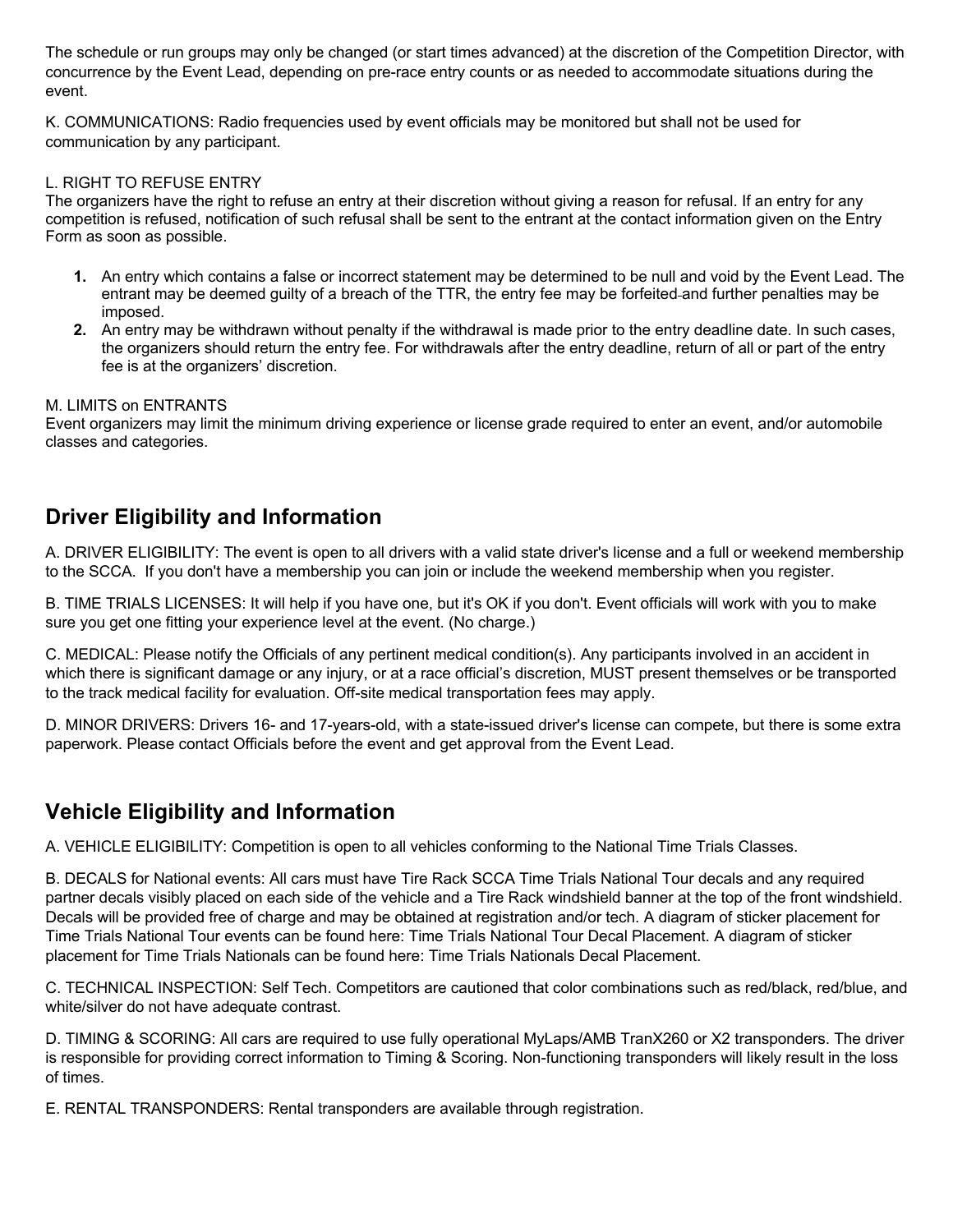## **MSR Houston Track Info**

A. All guests and visitors may be required to park outside the gate to the paddock as paddock parking may be limited to one paddock vehicle per racer.

B. Open Trailers may be required to park outside of the paddock area.

C. Please inform all drivers, crew and guests that they must follow the "jan" instructions.

#### **D. Please observe marked No Parking areas in the paddock at MSR Houston. Members and businesses will need access to their private garages. DO NOT BLOCK GARAGE DRIVEWAYS AND DOORS.**

E. Premium parking spaces under the awnings and in the F1 Garages can be reserved through MSR Houston. To register contact the MSR Houston office at 714-498-1384

F. Please be courteous and use good judgment when parking your trailers and support vehicles.

G. Paddocks must maintain a clear lane at all times for fire and emergency equipment as well as race traffic.

H. Please keep the paddock area clean by using the trash containers.

I. Maximum speed limit in the paddock is 10 mph.

J. No fluids may be drained onto pavement or ground. Please use MSRH provided disposal drums for oil and coolants. Oil dry must be applied *IMMEDIATELY* to clean up accidental spills.

K. Driving stakes into the asphalt is prohibited.

L. Skateboards, rollerblades and roller skates are not allowed per MSR Track Rules

M. PETS ALLOWED on a leash per MSRH Track Rules

N. Unauthorized disposal of used tires or batteries is unlawful and unsportsmanlike behavior. Violators will be dealt with in accordance with the SCCA rules, track rules and local laws.

O. DAMAGE TO TRACK FACILITIES: in the event that a car or entrant causes damage to any portion of the MSR Houston facilities, it is the responsibility of the entrant to reimburse MSR Houston for the cost of repairs.

P. Drones (UAS) are prohibited with the following exception: There must be a valid reason to be using an UAS. You must provide SCCA with proof of FAA Certification plus a copy of liability insurance naming SCCA and our normal list of additional insured. This policy must specifically state inclusion of the use of UASs. And finally this policy must have \$10M of primary coverage.